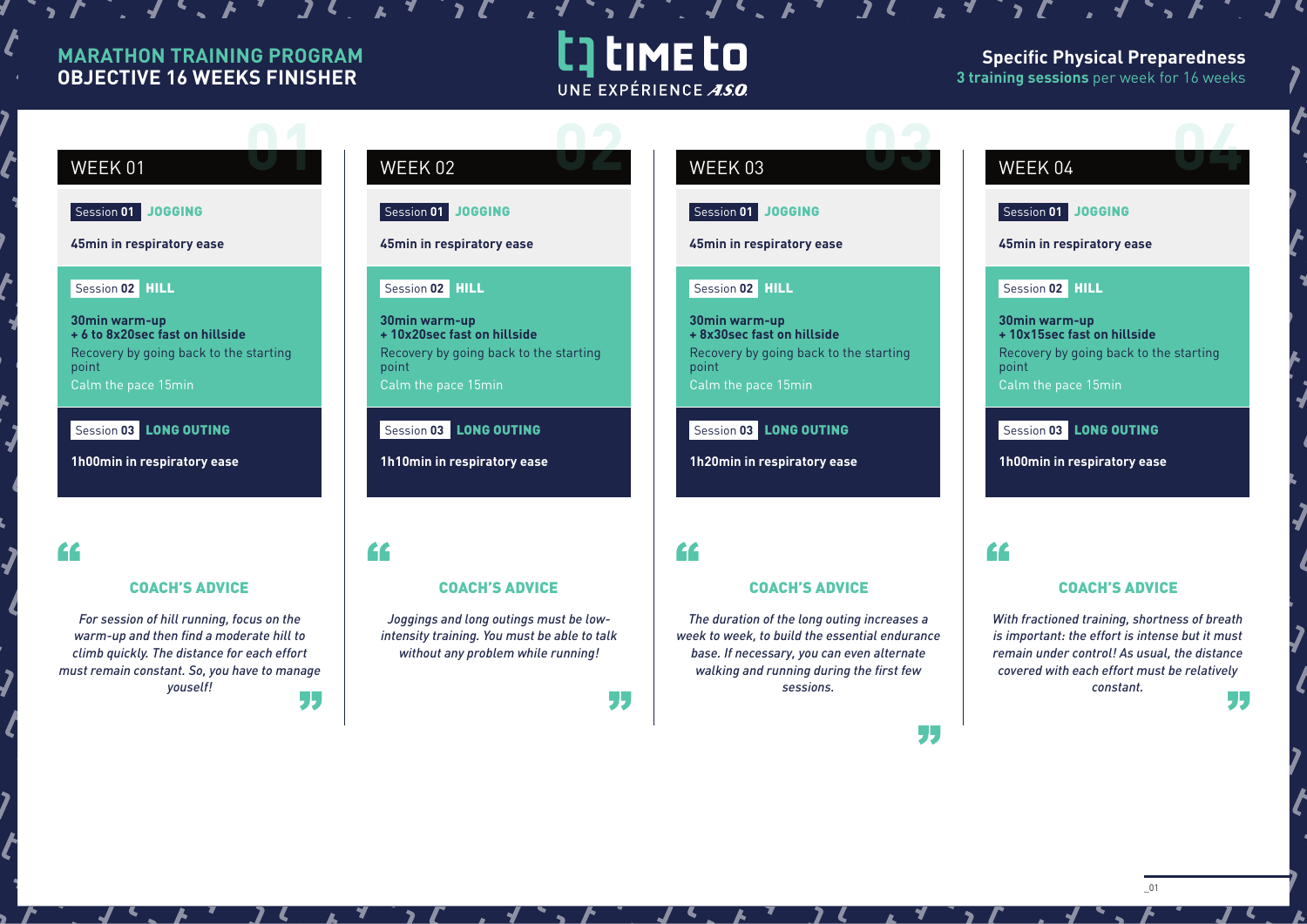$\mathcal{L}$ ,  $\mathcal{L}$ ,  $\mathcal{L}$ ,  $\mathcal{L}$ ,  $\mathcal{L}$ 

# t] time to UNE EXPÉRIENCE ASO

## **Specific Physical Preparedness 3 training sessions** per week for 16 weeks

# **WEEK 05**

Session **01** JOGGING

**50min in respiratory ease**

Session **02** FRACTIONED

**30min warm-up + 6x2min at medium intensity** 2min recovery slow jog Calm the pace 10min

Session **03** LONG OUTING

**1h30min in respiratory ease**

"

## COACH'S ADVICE

*In respiratory comfort, you must be able to speak while running. The training is at low intensity. The fractionated is more intense but the pace must remain balanced and controlled, with moderate shortness of breath.*

55

"



Session **01** JOGGING

**55min in respiratory ease**

## Session **02** FRACTIONED

**30min warm-up + 5x3min at medium intensity** 2min recovery slow jog Calm the pace 10min

Session **03** LONG OUTING

**1h40min in respiratory ease**

*The duration of the long outing increases a week to week, to build the essential endurance base. If necessary, you can even alternate walking and running during the first few sessions.*

COACH'S ADVICE

# WEEK 07 **07**

Session **01** JOGGING

**1h00 in respiratory ease**

### Session **02** FRACTIONED

**30min warm-up + 4x5min at medium intensity** 2min30 recovery slow jog Calm the pace 10min

Session **03** LONG OUTING

**1h50min in respiratory ease**

## "

"

## COACH'S ADVICE

*Take advantage of the long outings to test the equipment you want to use during the race. Also remember to test your supplies (energy gels for example).*

J.,

# **WEEK 08 DEEK 08**

Session **01** JOGGING

**45min in respiratory ease**

## Session **02** FRACTIONED

**30min warm-up + 8x1min at medium intensity** 2min recovery slow jog Calm the pace 10min

## Session **03** LONG OUTING

**1h20min in respiratory ease**

## "

## COACH'S ADVICE

*With fractioned training, shortness of breath is important: the effort is intense but it must remain under control! As usual, the distance covered with each effort must be relatively constant.*

J.,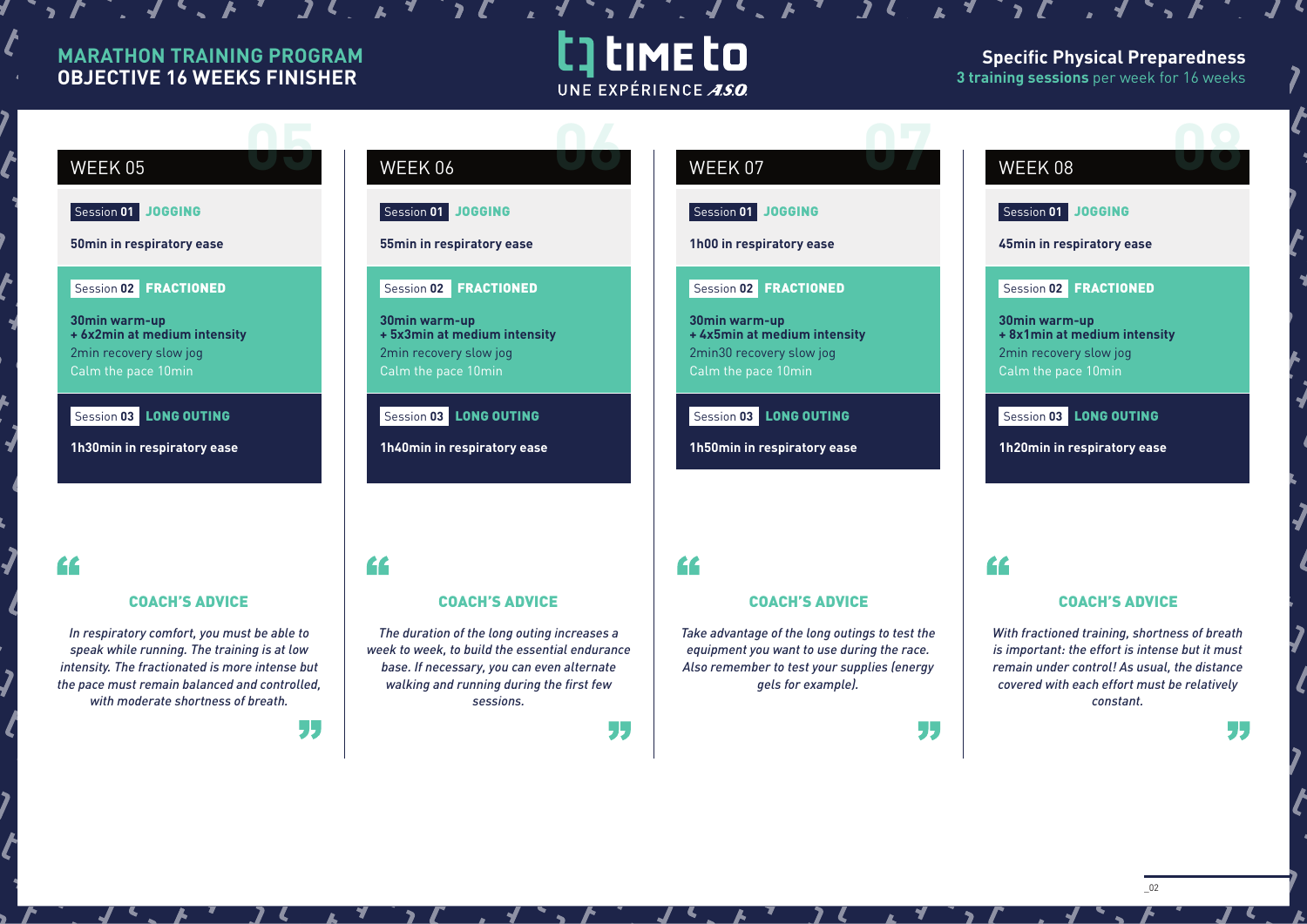$\mathcal{L}$ ,  $\mathcal{L}$ ,  $\mathcal{L}$ ,  $\mathcal{L}$ ,  $\mathcal{L}$ 

# t time to AN ASO EXPERIENCE

## **Specific Physical Preparedness 3 training sessions** per week for 16 weeks

# **WEEK 09**

Session **01** JOGGING

**1h00 in respiratory ease**

#### Session **02** FRACTIONED

**30min warm-up 6min/5min/4min/3min/2min at medium intensity** Recovery - half of the effort time slow trot Calm the pace 10min

Session **03** LONG OUTING

**2h00min in respiratory ease**

## "

### COACH'S ADVICE

*We're starting the most intense weeks of the plan, don't give up! To recover, remember to eat and drink plenty between sessions. Your quality of sleep is also very important.*

55

"



Session **01** JOGGING

## **1h00 in respiratory ease**

## Session **02** FRACTIONED

**30min warm-up + 4x6min at medium intensity** 3min recovery slow jog Calm the pace 10min

### Session **03** LONG OUTING

**2h10min in respiratory ease**

*The last long outing, the last opportunity to test the shoes you will wear the day. It's forbidden to change them up to two weeks before the marathon to avoid any problems related to wearing new shoes.*

COACH'S ADVICE

# **WEEK 11 11**

## Session **01** JOGGING

**1h00 in respiratory ease**

### Session **02** FRACTIONED

**30min warm-up 2min/4min/6min/4min/2min at medium intensity** Recovery - half of the effort time slow trot Calm the pace 10min

### Session **03** LONG OUTING

**2h20min in respiratory ease**

## "

55

## COACH'S ADVICE

*Long outings are made to build a solid foundation for endurance. During training, never attempt to run the distance you would like to run in the competition, you may have a hard time recovering, and you may get injured by doing to many sessions, afterwards.*

# **WEEK 12**

## Session **01** JOGGING

**45min in respiratory ease**

## Session **02** FRACTIONED

**30min warm-up + 10x1min at medium intensity** 2min recovery slow jog Calm the pace 10min

## Session **03** LONG OUTING

**1h30min in respiratory ease**

"

55

## COACH'S ADVICE

*With fractioned training, remember to stay relaxed and focused on maintaining a fluid and efficient running technique. You must finish by feeling tense of extenuated.*

\_03

J.,